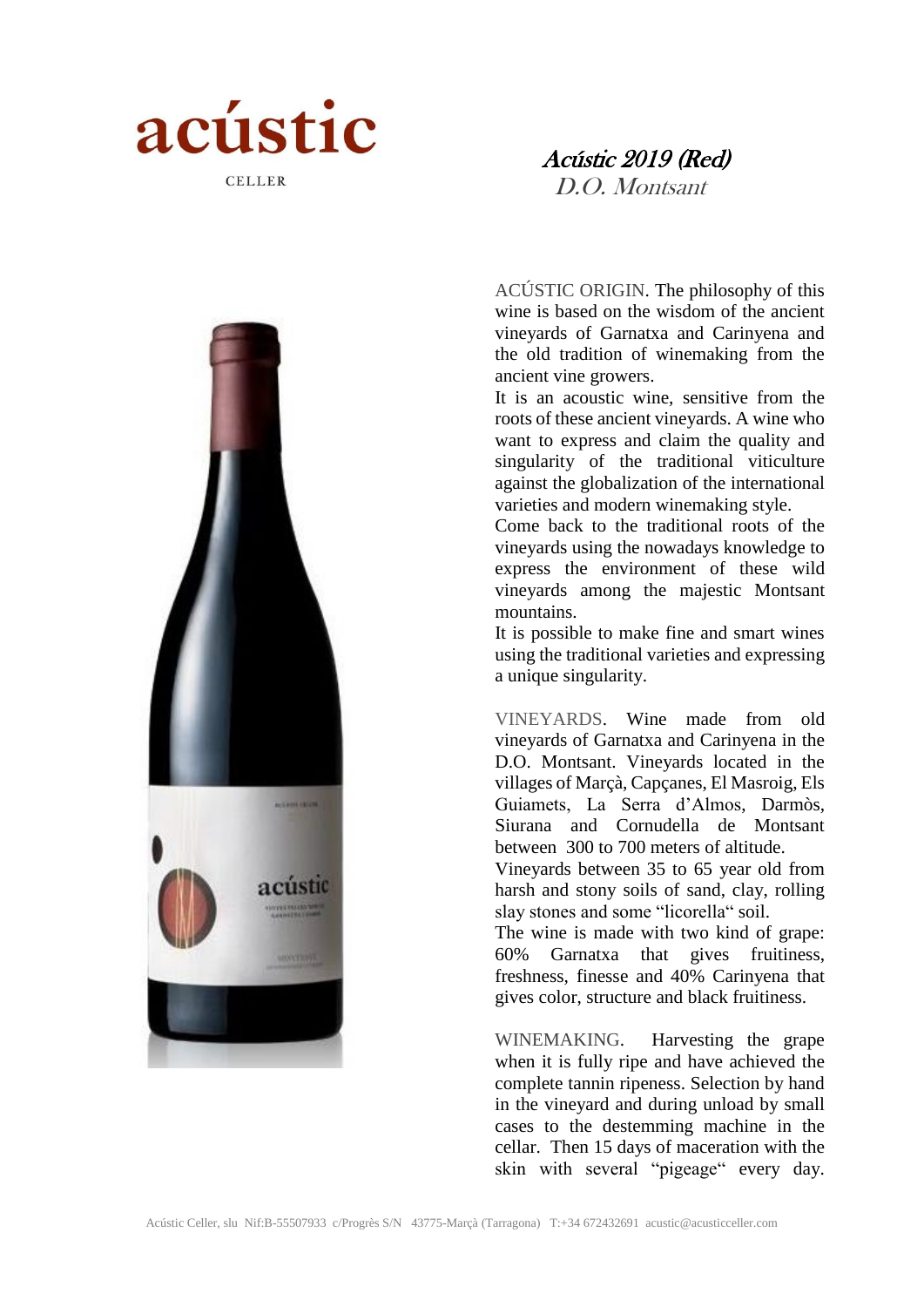Pressing using a small vertical wooden pressing machine.

In October after pressing the wine is racked with its lees to the barrels that are in the old underground tanks to start the malolactic fermentation.

It is aged during 10-11 months in 1 and 2 year old low toasted French oak barrels. No fining neither filtering to keep the expressivity of the wine.

IDENTITY. Natural label where there is a drawing which can be an acoustic instrument like a cello of the great music from my village Pau Casals or it can be a grape berry with the lines of a red wine… depending on the acoustic feeling of oneself.

TASTING NOTES. Vineyard, pure unplugged juice wine. It has an elegant blackberry, raspberry and wild hedgerow scented bouquet with judicious oak playing a backseat role. The palate is rounded and supple on the entry, with very pure, sweet, precocious black fruit balanced by good acidity.

AWARDS.

Acústic 2019:

93/100 points Guía de Vinos Gourmets 2022 92/100 points Guía Peñín 2022 9.69/10 points Guia de Vins de Catalunya 2022

## Acústic 2018:

2021

93/100 points Guía de Vinos y Aceites 2021 93/100 points Guía de Vinos Gourmets 2021 93/100 points Guía de Vinos ABC 2021 – Juan Fernández-Cuesta 93/100 points Guía Peñín 2022 92/100 points Guía Peñín 2021 92,15/100 points Guía Wine Up! 2022 91/100 points Wine Advocate 2020 (Robert Parker) 91/100 points in Vinous (USA) by Josh Reynolds. 9.16/10 points Guia de Vins de Catalunya

Acústic 2017:

96/100 points Wine & Spirits magazine (USA) October 2020 96/100 points Guía de Vinos y Aceites 2020 93/100 points Guía Vivir el Vino 2020 92/100 points Guía Peñín 2020 91/100 points Guía de Vinos Gourmets 2020 90/100 points in Vinous (USA) by Josh Reynolds.

## Acústic 2016:

92/100 points Guía Peñín 2019. 93/100 points Guía Peñín 2020. Gold Medal Gilbert & Gaillard 2018 90 / 100 points Guía de Vinos Gourmets 2019 90/100 points Guía Vivir el Vino

## Acústic 2015:

91/100 points Guía Peñín 2018. 93/100 points Guía Peñín 2019. 93/100 points Guía Peñín 2020. 9,53/10 points Guia de Vins de Catalunya 94/100 points Guía de Vinos Gourmets 2018 89/100 points Gold Taste Wine Up! 2018

### Acústic 2014:

90/100 points Guía Peñín 2017. 92/100 points Gourmets Wines Guide 2017. 93/100 points Guía Peñín 2018. 92/100 points Guía Intervinos 2018 93/100 points Guía Peñín 2019.

Acústic 2013:

90/100 points French Wine Guide "Gilbert&Gaillard". July 2015. 90/100 points Guía Peñín 2016. 9,58/10 points Wine guide of Catalonia 2016. Gold Medal Gilbert&Gaillard 2016. 91/100 points Wine Advocate 2016 (Robert Parker) 91/100 points of the Wine Spectator Magazine, October 2016. 91/100 points Intervinos Guide 2017 89/100 points French Wine Guide "Gilbert&Gaillard". October 2016 92/100 points Guía Peñín 2017. Acústic 2012:

91/100 points Stephen Tanzer's International Wine Celler, 2014. 91/100 points Guía Peñín 2015. 95/100 points Guia Gourmets 2015